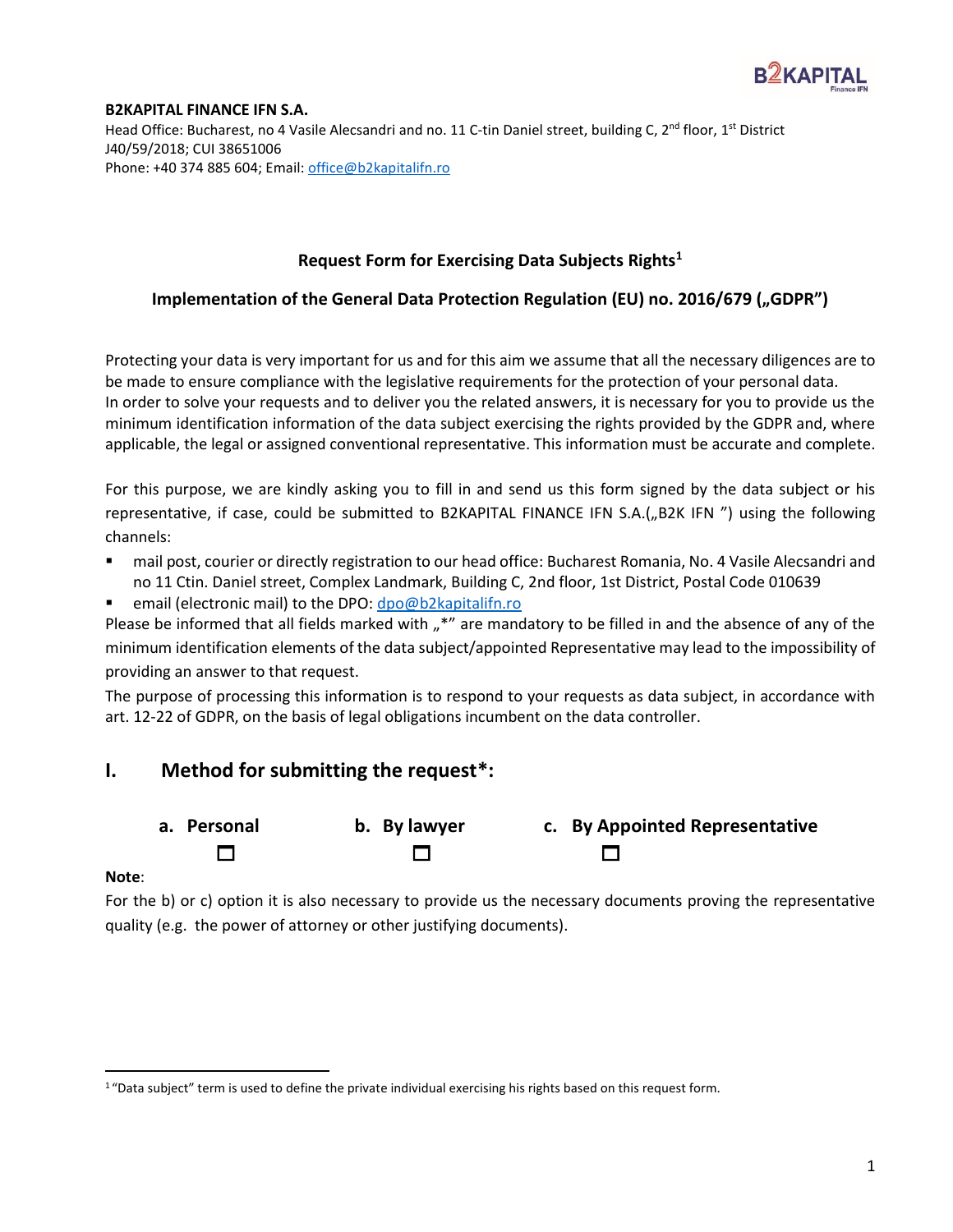

Head Office: Bucharest, no 4 Vasile Alecsandri and no. 11 C-tin Daniel street, building C, 2<sup>nd</sup> floor, 1<sup>st</sup> District J40/59/2018; CUI 38651006 Phone: +40 374 885 604; Email: [office@b2kapitalifn.ro](mailto:office@b2kapitalifn.ro)

# **II. Minimum necessary data for data subject identification\*:**

**Note**: Information mentioned within this section are mandatory in order to be abel to ensure the proper identification of the data subject.

### **Name of data subject:**

| <b>Surname of data subject:</b>                        |
|--------------------------------------------------------|
| <b>Birthdate of data subject:</b>                      |
| Current domicile address or residence of data subject: |
| Country:                                               |
| City:                                                  |
| <b>County/District:</b>                                |
| Street:                                                |
| Number <sup>2</sup> :                                  |
| <b>Building:</b>                                       |
| Corp of building:                                      |
| Floor:                                                 |
| Apartment:                                             |
| Email address <sup>3</sup> :                           |
| <b>Phone number:</b>                                   |

# **III. Minimum necessary data for Appointed representative identification\*:**

**<sup>2</sup>** If there is no number allocated, it shall be mention: "*No number*"

**<sup>3</sup>** Email is necessary for the commuication of the registration number and the response deadline, as well as to be able to deliver the answer in case your option would be for this communication channel.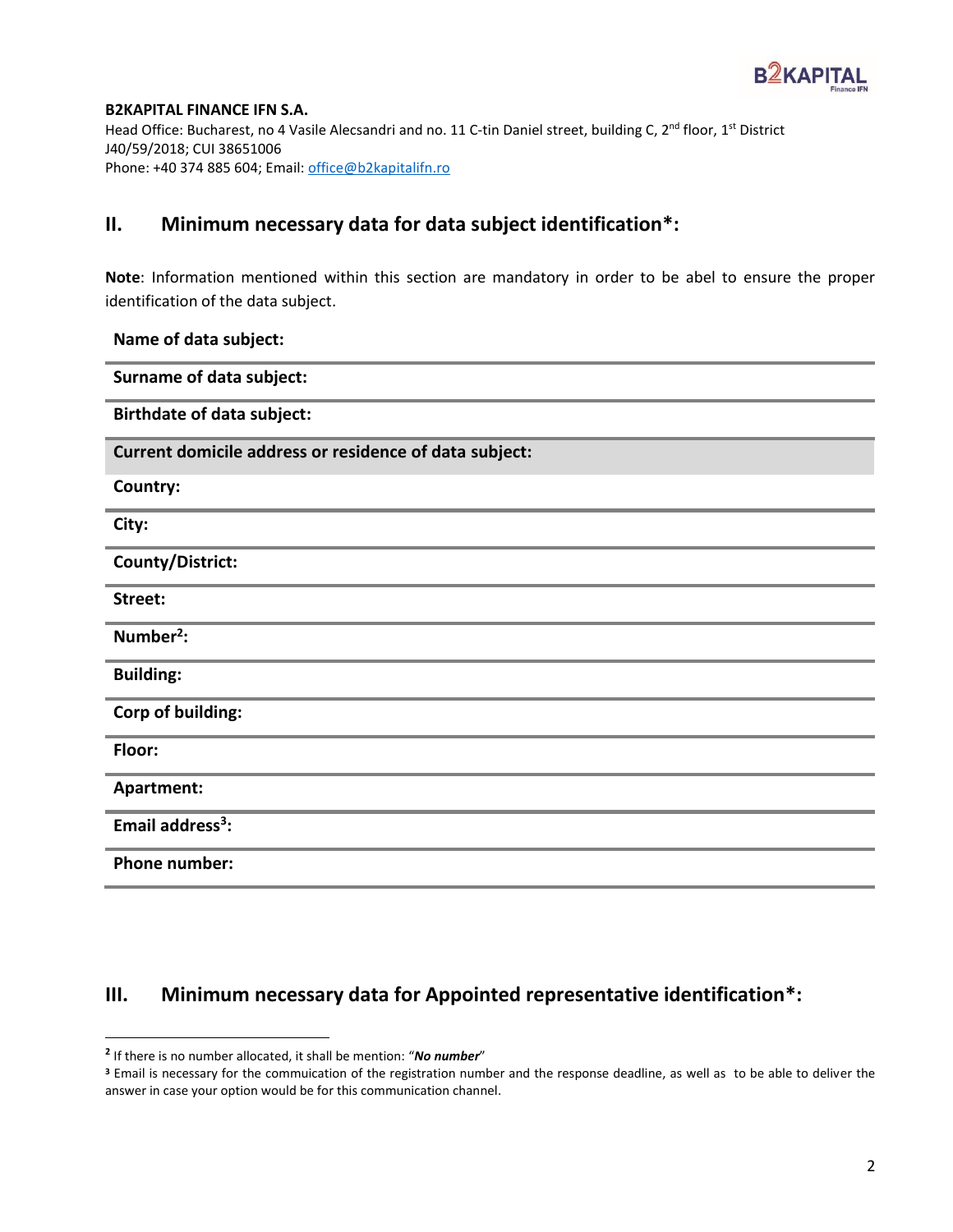

Head Office: Bucharest, no 4 Vasile Alecsandri and no. 11 C-tin Daniel street, building C, 2<sup>nd</sup> floor, 1<sup>st</sup> District J40/59/2018; CUI 38651006 Phone: +40 374 885 604; Email: [office@b2kapitalifn.ro](mailto:office@b2kapitalifn.ro)

**Note**: Information mentioned within this section are mandatory in order to be abel to ensure the proper identification of the data subject.

## **Name of the representative:**

**Surname of the representative:**

**Name of the representative (if Legal Entity):**

**CUI of the representative (if Legal Entity):**

**Address / office of the representative:**

**Country:**

**City:**

**County/District:**

**Street:**

**Number<sup>4</sup> :**

**Building:**

**Corp of building:**

**Floor:**

**Apartment:**

**Email address<sup>5</sup> :**

**Phone number:**

**<sup>4</sup>** If there is no number allocated, it shall be mention: "*No number*"

**<sup>5</sup>** Email is necessary for the commuication of the registration number and the response deadline, as well as to be able to deliver the answer in case your option would be for this communication channel.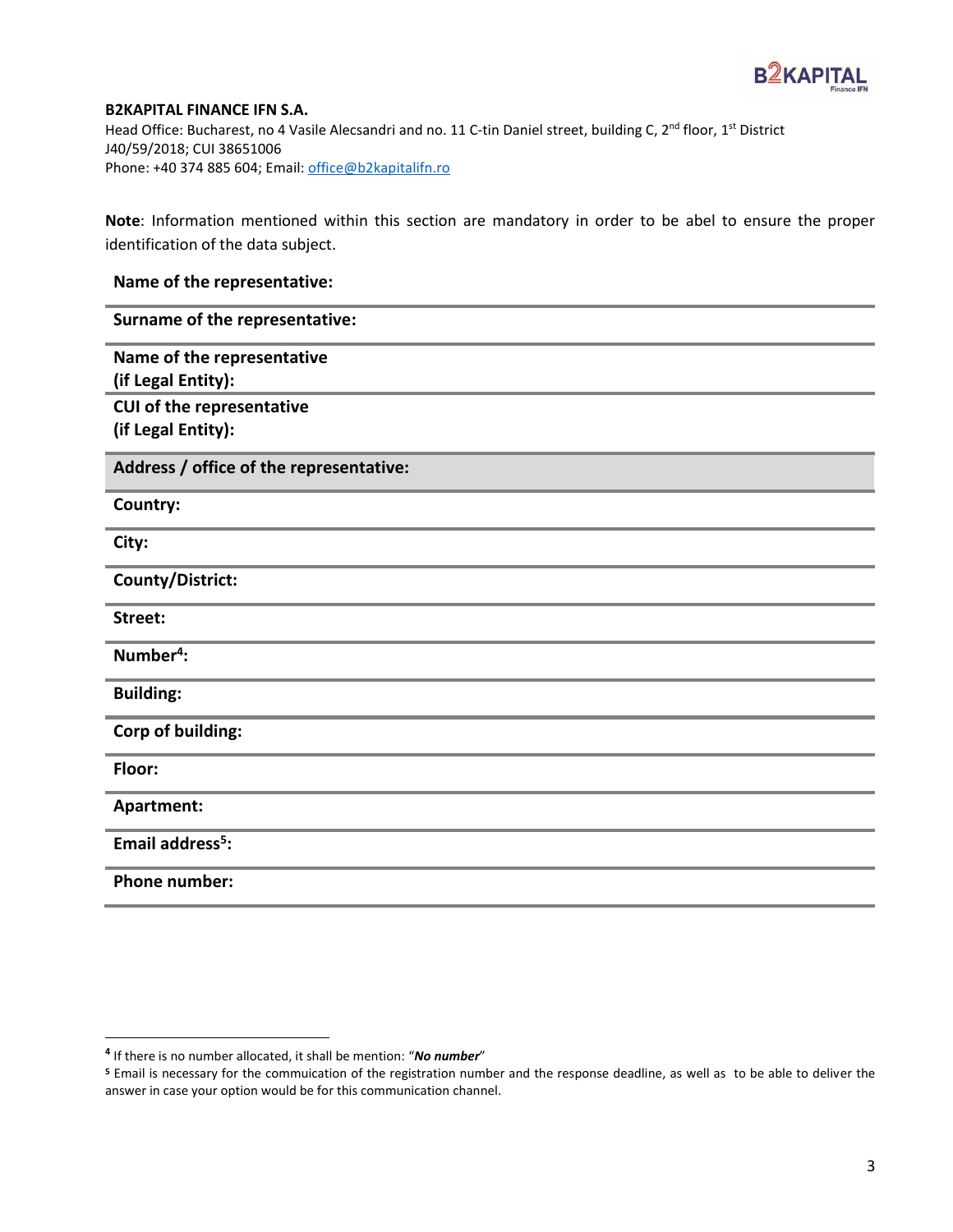

Head Office: Bucharest, no 4 Vasile Alecsandri and no. 11 C-tin Daniel street, building C, 2<sup>nd</sup> floor, 1<sup>st</sup> District J40/59/2018; CUI 38651006 Phone: +40 374 885 604; Email: [office@b2kapitalifn.ro](mailto:office@b2kapitalifn.ro)

# **IV. Subject of the request\*:**

**Please check one or more of the boxes within the below table in order to exercise your privacy rights:**

## **Information Right**

**Right of access** 

## **Right to rectification**

For the exercise of this right, it is necessary to indicate the personal data for which rectification is requested, by completing a declaration of completion, dated and signed annexed to this request, to be accompanied, if case may be, by the related justifying documents.

## **Right to erasure**

The right to delete personal data may be exercised in the following situations: (i) they are no longer required to fulfil the purposes for which they were collected; (ii) in case of consent withdrawal and the processing has been carried out on the basis of this consent and there is no other legal basis to continue processing; (iii) you have objected to the processing and there are no legitimate reasons allowing the further processing; (iv) your personal data has been processed without a valid legal ground. The personal data for which you have submitted a request for the exercise of the right of erasure will be further processed in the following situations: for the fulfilment of legal obligations stipulating the processing, as well as for the finding, exercise or defence of a right in court.

## **Right to restriction of processing**

The right to request restriction of processing can be exercised in the following situations: (i) you have disputed the accuracy of your personal data that we are processing, so that, for the period necessary to verify their accuracy, the data will be restricted from processing. In this case, it is necessary to indicate precisely the personal data processed that you are contesting, by completing a self-statement, dated and signed, attached to this request; (ii) the processing of your data was found without a legal basis and you refused data erasure, asking instead for restriction of the processing; (iii) you objected to the processing of your personal data, so that, during the period in which the validity of the processing grounds is verified, your data will be restricted; (iv) although the data retention period has expired, you have expressly requested us to keep them for the purpose of finding, exercising or defending a right in court.

In case of restriction, your personal data may be further processed through storage. The processing in another way will be still allowed for: (i) the finding, exercising or defending of a right of B2KPM in court; (ii) for the protection of the rights of another natural or legal person; (iii) on the basis of the express consent of the data subject or (iv) to protect a public interest.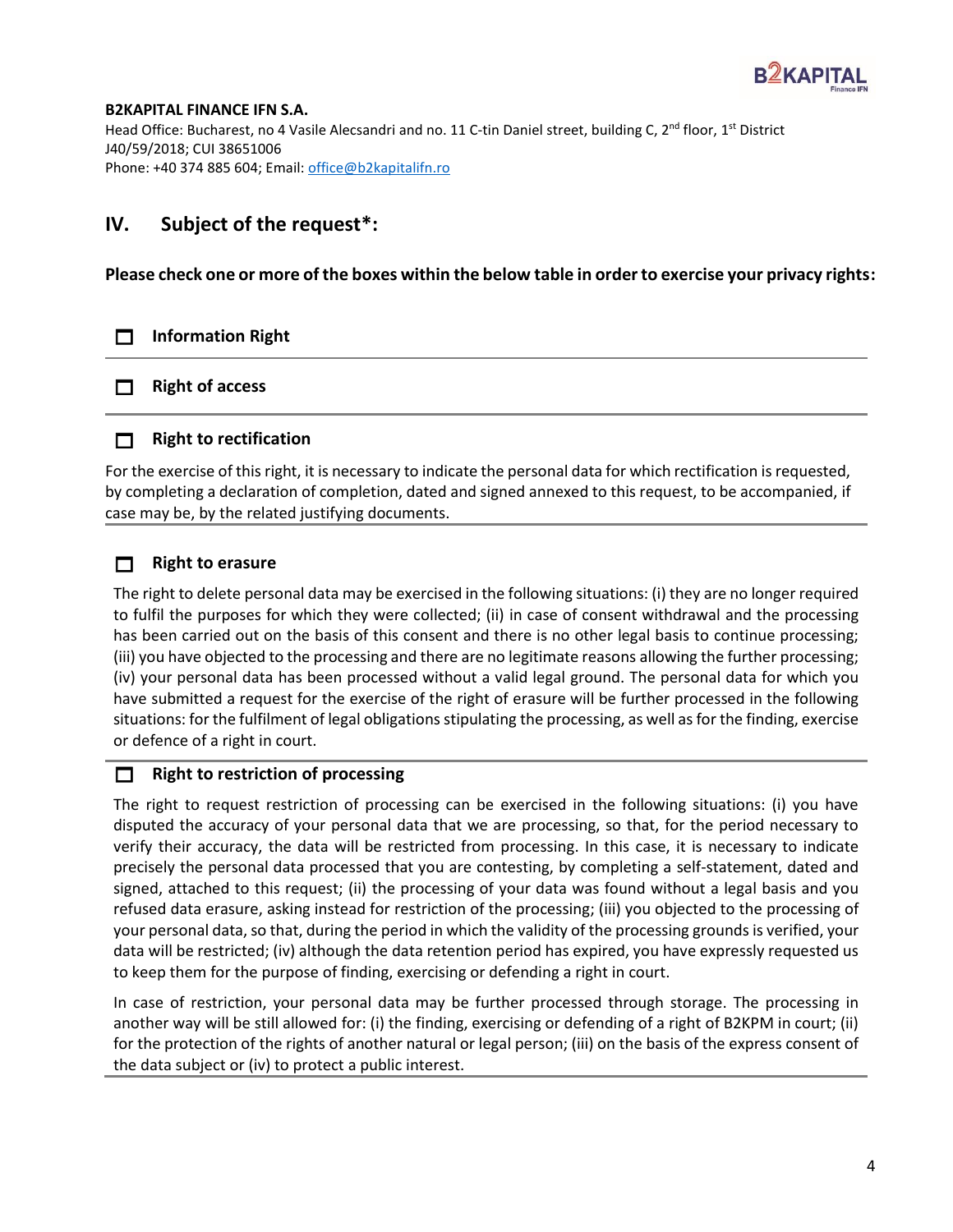

Head Office: Bucharest, no 4 Vasile Alecsandri and no. 11 C-tin Daniel street, building C, 2<sup>nd</sup> floor, 1<sup>st</sup> District J40/59/2018; CUI 38651006 Phone: +40 374 885 604; Email: [office@b2kapitalifn.ro](mailto:office@b2kapitalifn.ro)

If the restriction request has been found grounded, we will inform you accordingly before lifting the restriction through the communication channel for which you have opted in this application.

## **Right to object**

This right can be exercised at any time, on grounds relating to the particular situation in which you are in, where, the processing of your personal data is based on the legitimate interest of B2KPM and/or other persons that we represent, or a public interest.

In the event of the exercise of the objection right, your data may still be processed by B2KPM in the following situations: (i) B2KPM has legitimate and compelling reasons which justify the processing and prevails over the interests, rights and freedoms of the data subject; for the period in which it is ascertained whether such legitimate motivation prevails on those of the data subject, your personal information will be restricted from processing and may be processed only in the situations referred to in the previous point; (ii) the purpose of processing is to ascertain, exercise or defend a right in court.

## **Right to data portability**

This right can be exercised for those personal data that we process by automated means, on the basis of your express consent or under the execution of a contract. In this case you can ask us to provide you with this data, in a structured format that can be read automatically, or to send the data directly to another operator you are assigning, as far as it is technically possible.

### **Right to object to an automated individual decision-making**

### **Right to withdraw the consent**

This right can be exercised in cases where processing is based on your consent and it may be withdrawn at any time. The withdrawal of consent will have effects only for the future, the processing carried out prior to the withdrawal of consent, still remaining valid.

## **V. The channel for communicating the answer\***:

Please express your option for one of the communication channels presented below by marking the related checkbox:

|                       | <b>Email communication</b> |
|-----------------------|----------------------------|
| <b>Email address:</b> |                            |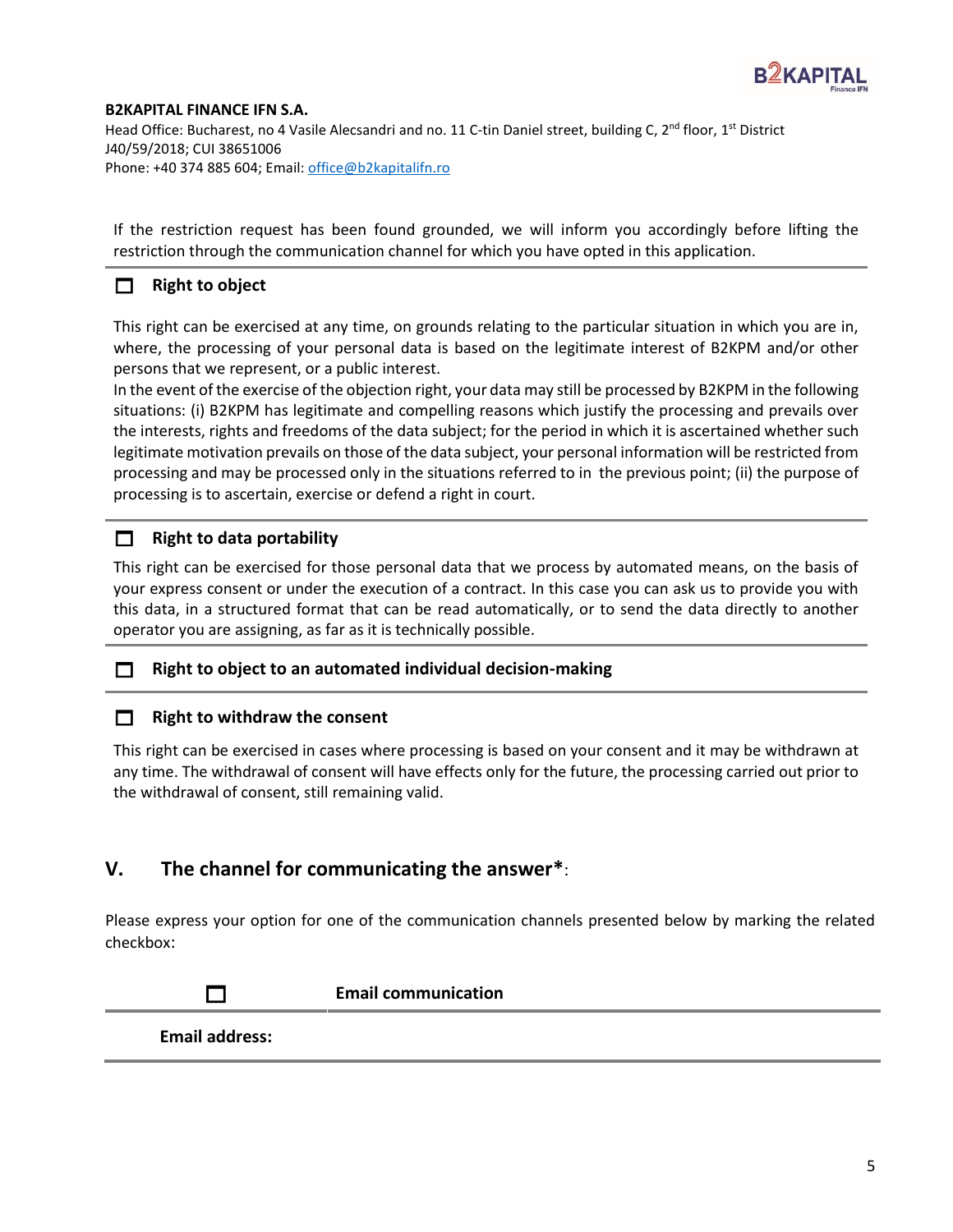

Head Office: Bucharest, no 4 Vasile Alecsandri and no. 11 C-tin Daniel street, building C, 2<sup>nd</sup> floor, 1<sup>st</sup> District J40/59/2018; CUI 38651006 Phone: +40 374 885 604; Email: [office@b2kapitalifn.ro](mailto:office@b2kapitalifn.ro)

#### **E-mail Communication Security Warning**:

If you opt for transmitting the form and for communicating the response via e-mail, please be informed that B2KPM has taken all necessary precautions to ensure the security of electronic correspondence, by securing its own systems. However, please note that the way to communicate the information requested via the electronic post through the use of public networks is not entirely safe, and by choosing this option, you will assume the risks related to the electronic communication of information (interception, modification, loss, destruction, delays in receiving data, etc.)

#### **Mail Post communication**

**Correspondence address:**

**Personal delivery at the B2KPM head office:** *Bucharest Romania, No. 4 Vasile Alecsandri and no 11 Ctin. Daniel street, Complex Landmark, Building C, 2nd floor, 1st District, Postal Code 010639*

Please be informed that, in justified cases, the law allows the controller to refuse to act according to your requests, for example if the purposes for which your data are processed data have not been fulfilled, and the processing is not based on your express consent, or where your claims are excessive, by their repetitive or obviously unfounded character. Even in this case, we will give you a written explanation of such a refusal. If you are convinced that your personal data is being processed incorrectly and does not comply with the legal requirements, you may file a complaint with the National Supervisory Authority for Personal Data Processing at: No. 28-30, Gheorghe Magheru Avenue, county 1, postal code 010336, Bucharest, Romania, phone: +40318059211; e-mail: [anspdcp@dataprotection.ro](mailto:anspdcp@dataprotection.ro) or the web page[: http://www.dataprotection.ro/.](http://www.dataprotection.ro/)

Am luat la cunostinta faptul ca, lipsa/omisiunea furnizarii de date exacte in formularul-cerere, sau completarea/bifarea incorecta a acestora, atrage dupa sine imposibilitatea obtinerii informatiilor solicitate.

Cunosc faptul ca, modalitatea de comunicare a informatiilor solicitate prin intermediul postei electronice care utilizeaza retele publice nu este pe deplin sigura, iar prin alegerea acestei optiuni, imi asum riscurile legate de comunicarea pe cale electronica a informatiilor (interceptare, modificare, pierdere, distrugere, intarzieri in receptionarea datelor etc.).